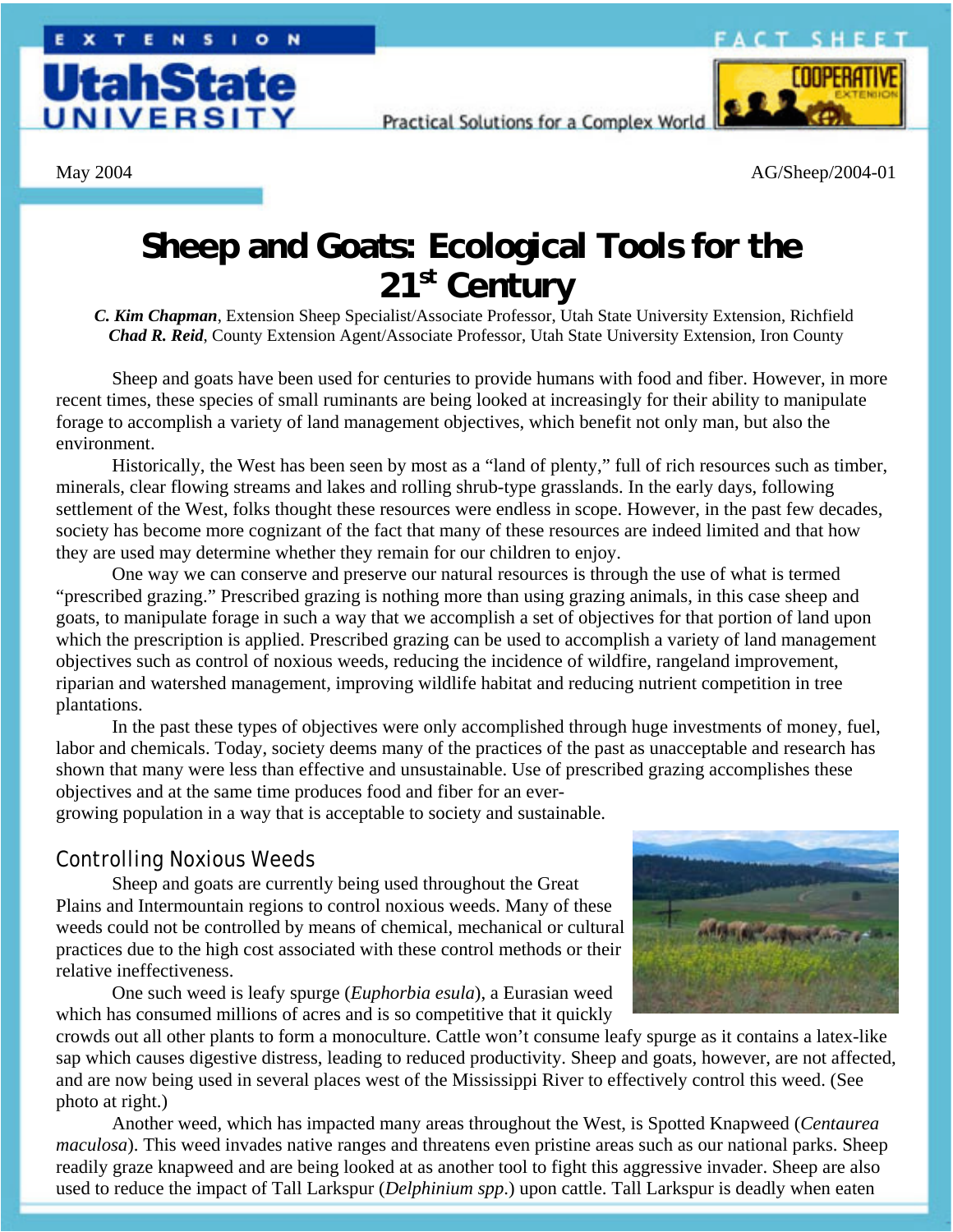by cattle, but rarely affects sheep. It has been found that if sheep graze ahead of the cattle in areas where Larkspur is a problem, the availability of the Larkspur is reduced and it is no longer an acceptable forage to cattle.

# Reducing the Incidence of Wildfire

Sheep and goats are being used in many places to reduce the threat of wildfire in areas where wildlands interface with urban communities. This method of reducing wildfire is called creating a "fuelbreak." On an area of the Sierra Nevada Mountains where Carson City, Nevada, neighborhoods abut wildlands, wildfires historically occurred about every 15 years, threatening the safety of the community. Animal researchers from the University of Nevada/Reno worked with community leaders to create a fuelbreak to mitigate the problem. A group of 350 dry ewes grazed a 200' wide corridor approximately 3 miles in length at a stocking density of 1.1 Animal Unit Month (AUM) per acre for 30 days in May. The corridor was located about 150 to 200 yards from the homes. Primary fuels on this site were cheatgrass, crested wheatgrass and sagebrush. The project's goal was to reduce the amount of fuel, reduce vegetation height and create an effective firebreak. The results of the demonstration were that 73% of the forage was eaten, ground litter was reduced by about 60%, and vegetation height was reduced by approximately 75%. Fire experts estimated this would decrease the speed with which a fire would travel through the area by about 75% and reduce the height of the flames from 6'-10' down to about 2'-3'. Given the current cost to conduct the demonstration project, the sheep could graze for 15 years for the cost of just one home saved from destruction by wildfire.

In another study by Utah State University researchers, goats were used to create fuelbreaks at Camp Williams, the Utah National Guard's training range. Goats were confined to areas of dense Scrub Oak (*Quercus spp*.) using field fence. The goats



would browse on the low-growing branches, leaving only the branches above where they could reach (right photo). This effectively disrupted the fuel continuum. This research was put to the test, as fire swept through the area in the



summer of 2001 following the period when the goats were on site.

The photo to the left shows how effective the goats were at hindering the fire's progress. The unburned area in the center of the picture is where the goats had been grazing prior to the fire.

# Improving Rangeland and Riparian and Watershed Management

Numerous studies have shown how sheep and goats, used under prescribed conditions, can help increase the plant biodiversity on western ranges. Small ruminants have been used in a variety of management schemes to accomplish range management goals. Some of these include using sheep to restore marginal cropland, trampling seed into the ground following aerial seeding in forests to increase grass establishment while at the same time decreasing competition of weedy species, changing plant community diversity by manipulating the timing of sheep grazing and restoring critical shrub species to ranges damaged by overgrazing by changing the season of use on those rangelands.

Since sheep prefer to graze and bed on upland areas away from wet lowlands, they are easier to manage in grazing areas where critical riparian and watershed issues are a concern. Unlike larger ungulates such as cattle, elk and moose, which tend to prefer riparian and meadow areas, small ruminants will come into a riparian area for the purposes of watering, but then tend to migrate onto uplands to graze and bed where they